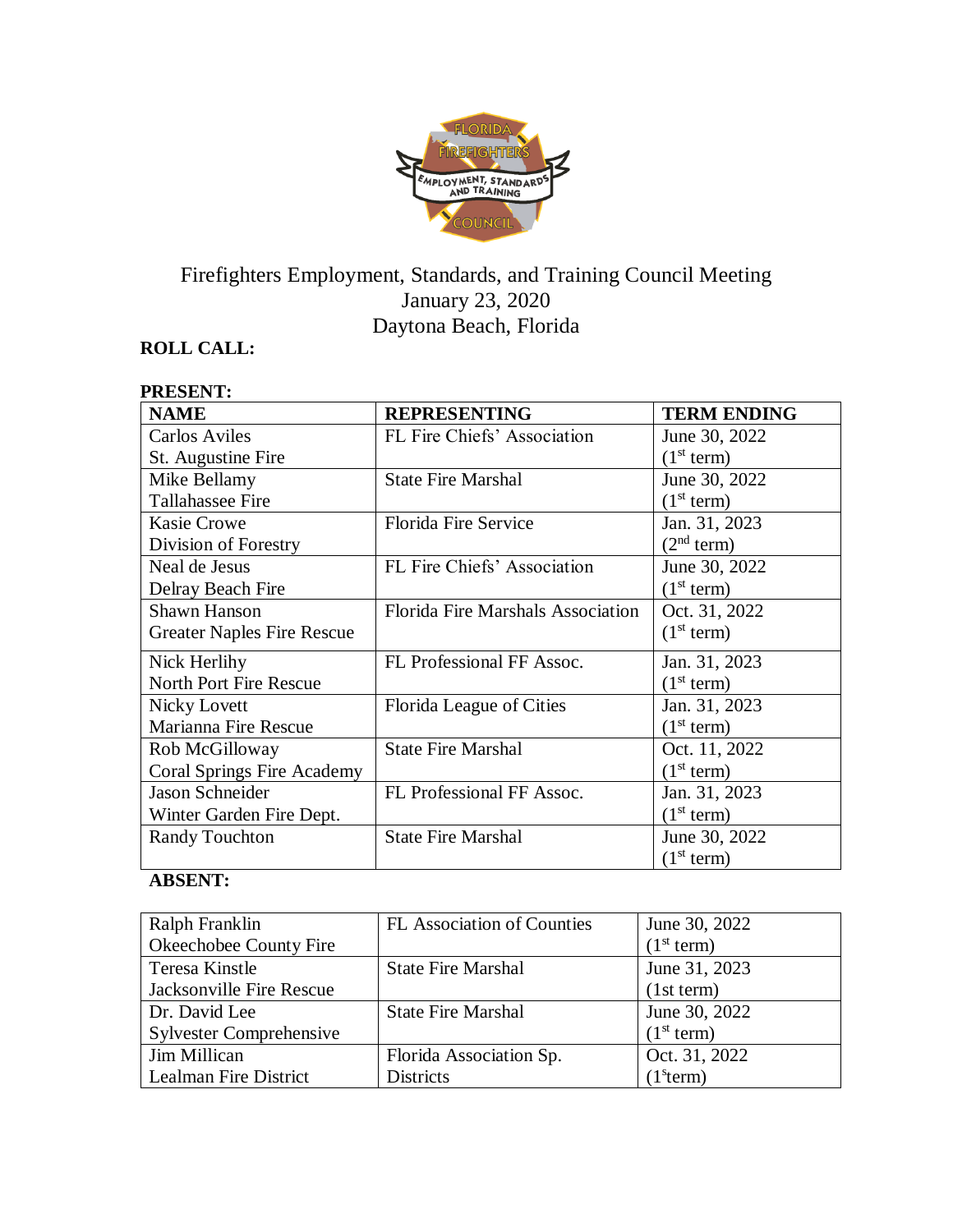The Firefighters Employment, Standards and Training Council meeting was called to order.

**On a motion duly made**, the minutes from the Firefighters Employment, Standards and Training Council held on November 14, 2019 were approved.

## **Motion carried**.

## **REPORT FROM DIVISION:** *given by Julius Halas, Director*

- Florida Fire Chiefs' has requested that the Fire/EMS ALS "Team of the Year" be added to the Annual Awards Ceremony.
- CFO Hero's Award
	- o Honoring Excellent Rescues and Outstanding Emergency Services
	- o This will be separate from the Fire Service Awards this can be department member or citizen
	- o Nominations should be sent to Director Halas
- Cabinet
	- o Eight meetings scheduled for 2020
		- $\blacksquare$  Feb 4
		- March 24
		- $\blacksquare$  May 13
		- June
		- August
		- September
		- October
		- December
- Decon Kits
	- o 4,550 Decon Kits have been given out
	- o More being distributed
	- o CFO/Fire House Subs MOU just under \$50,000 for more kits
	- o CFO working with Legislative Affairs for advanced Decon Kits and training
- Annual Report
	- o Will be printed next week and sent out
- EMS Advisory seat to be added to FFESTC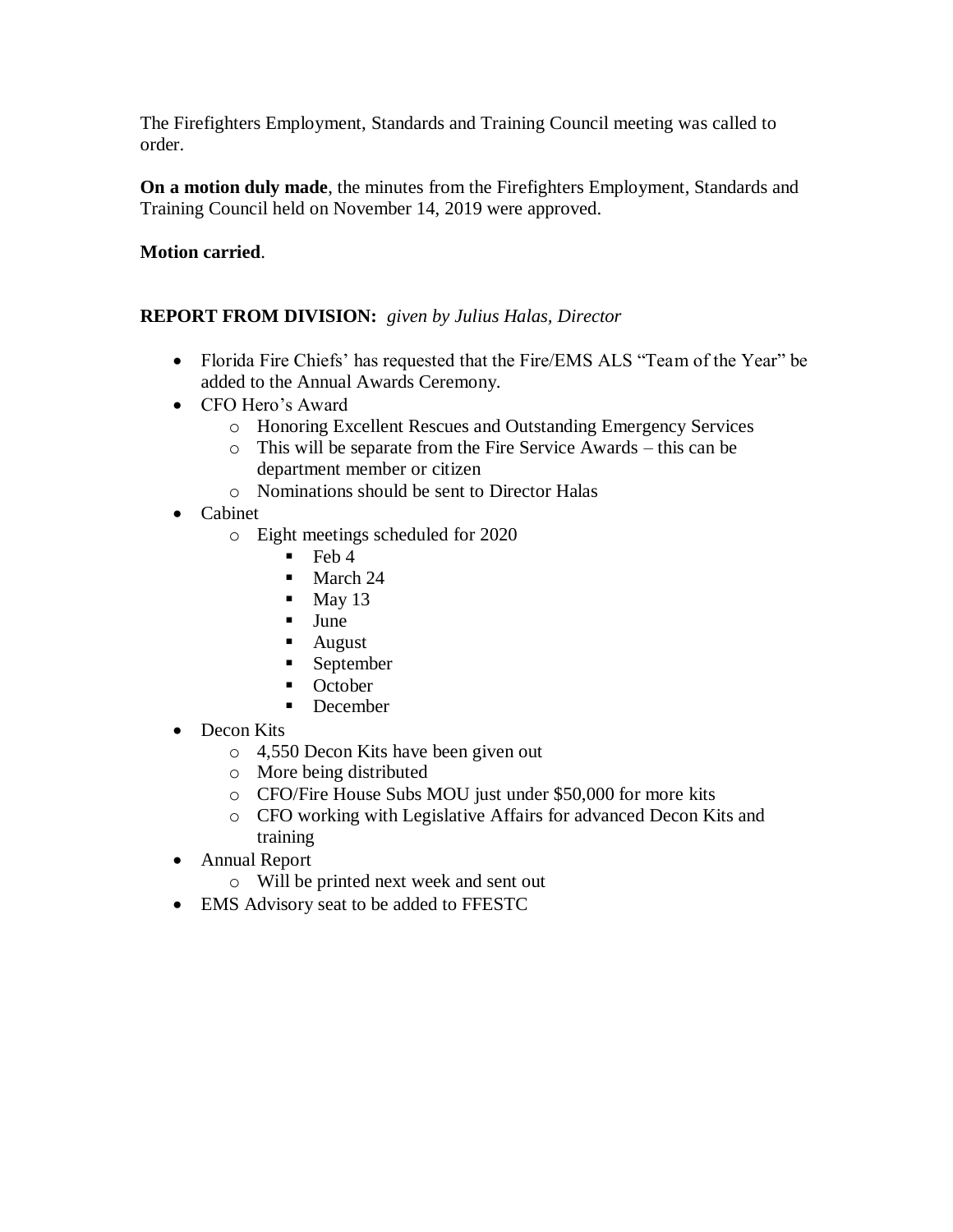**On a motion duly made,** the Council will address a letter of support to Director Halas and Steve McCoy from the Department of Health to support added a seat to the Firefighters Employment, Standards and Training Council

### **Motion carried.**

**On a motion duly made,** the Council will address a letter supporting the Decon Bill for recurring funds

### **Motion carried.**

# **REPORT FROM THE BUREAU:** *given by Michael Tucker, Bureau Chief*

- 2019 Firefighter Certifications
	- $O$  FFII 47, 977
	- $\circ$  FFI 24, 521 (160/206)
	- o 44 Certified Training Centers
- FCDICE
	- o Working on "clean-up" of training providers (those who are qualified to deliver training in Florida)
		- 513 departments
		- 405 organizations
		- $\blacksquare$  6,515 individuals
- Training 2019
	- o 24,321 activities including class offerings, course approvals, and provider applications
	- o Expired 6,133 old courses
	- o Approved 2,610 new classes
	- o 13,479 instructor approvals
	- o Still working on S130/S190 updating of records
	- o Departments can now run reports to see an individual's records
- Safety Section 2019
	- o 196 Volunteer Departments in FCDICE
	- o 111 Combination Departments
	- o These departments have been contacted and their information has been updated in FCDICE
- Student Services 2019
	- o 5,200 students for the year.
- Volunteer Section
	- o Round 1 of Volunteer Firefighter Grant 368,000 awarded
	- o Round 2 556,000 awarded
	- o Contracts are being executed
- Rule Development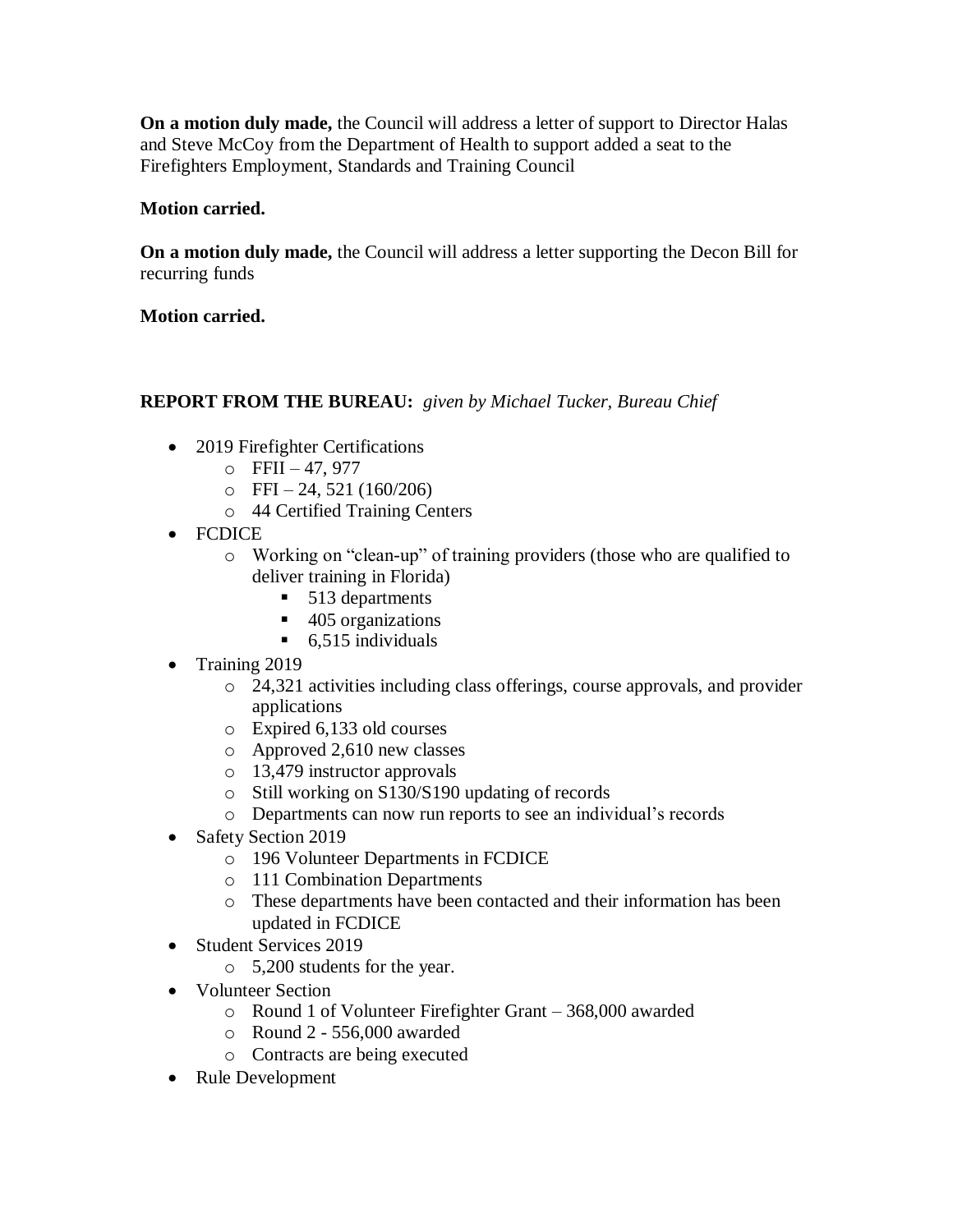- o Tomorrow (1/24) First Cancer Prevention Best Practices Workshop being held.
- o Tomorrow (1/24) Firefighter Recruit Curriculum Listening Session. Rule Hearing will be held mid-February at the Fire College
- o Fire Inspector Second Rule Hearing completed Jan. 15, 2020 at the Fire College. It is now back with the SFM Legal team for review. Once reviewed it will go to JAPC for feedback. Should be live in 90 days
- o ARFF one workshop has been completed; second workshop being scheduled (this is a voluntary certification)
- o Typed of Instructor two workshops completed, Rule Hearing being scheduled
- Expansion of FSFC/Capital Improvement Plan
	- o 50 acres across the street building concept presentation has been made to Director Halas
	- o Original campus (37 acres), working with DMS on finalizing phase III projects (expansion of dorms, additional office space, etc.)

**On a motion duly made,** the Council would like SFM/FSFC to look at a process wo where all providers would have to enter all classes into FCDICE with appropriate measurables.

## **Motion carried.**

## **OLD BUSINESS:** None

#### **NEW BUSINESS:**

- Rob McGilloway, the Florida Fire Training Directors Association reported the FFTDA will be submitting a letter to the Bureau of Fire Standards and Training to open the rule for Live Fire.
	- o 1403 updates
	- o 1402 is now a standard not a suggestion

2019 Education Provider of the Year goes to Eastern Florida State College

- Mike Bellamy February 12, 2020 at The Capitol, "Fire Ops on The Hill"
	- o Interactive "show and tell" for Legislators. Partnering with FPF, SFM, Forestry, Tallahassee Training Center and Fire Department
		- Extrication
		- Door prop
		- Gear